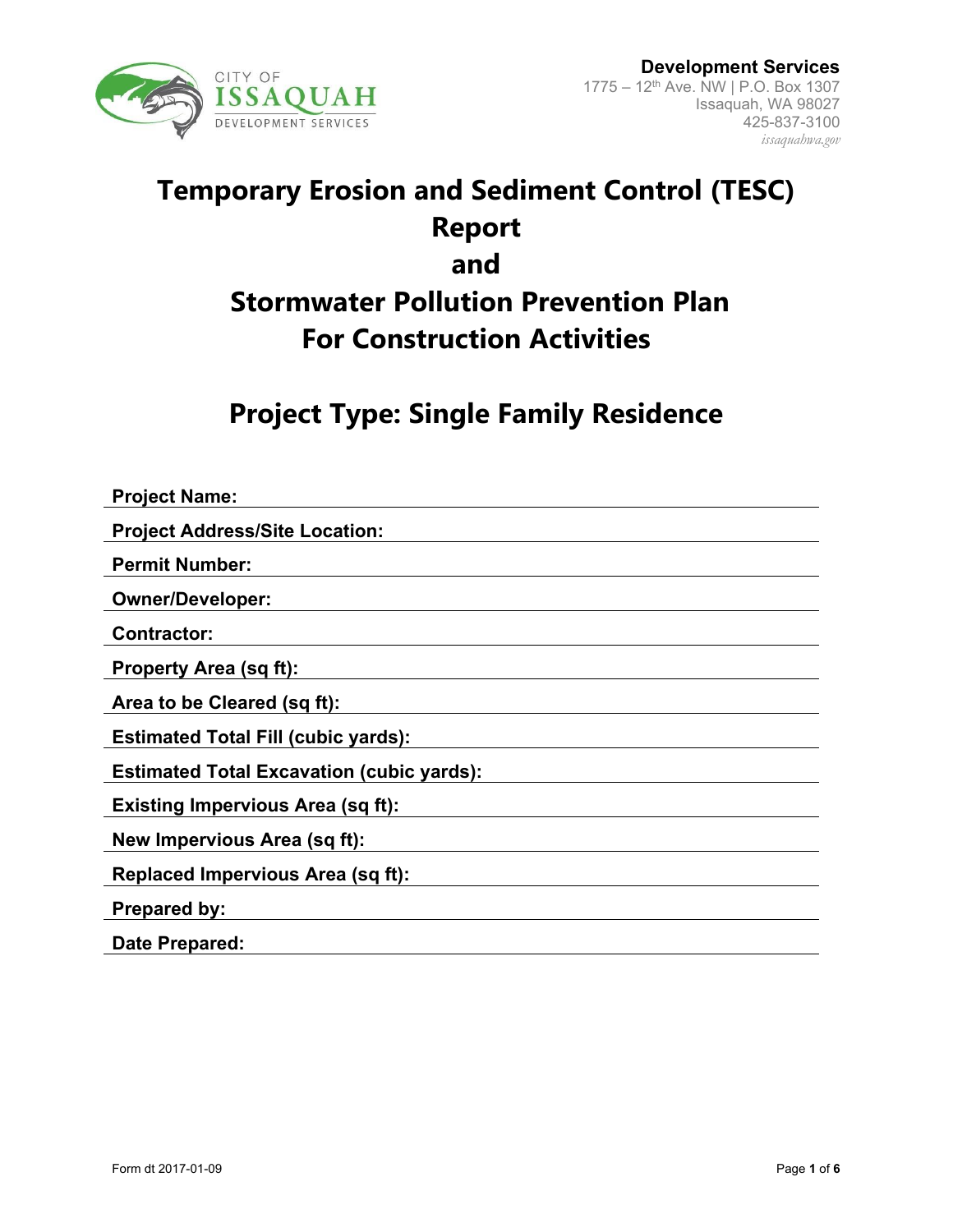# **1. INTRODUCTION**

This Temporary Erosion and Sediment Control Report and Stormwater Pollution Prevention Plan for the City of Issaquah (TESC Report) has been prepared as part of the City of Issaquah permit requirements for the construction project.

The Contractor is required to comply with the terms of this TESC Report and any TESC measures shown on the approved plans. The Contractor shall designate a TESC Supervisor who shall be responsible for the performance, maintenance, and review of TESC measures as described in this TESC Report and the approved plans.

After the permit is issued, a TESC Preconstruction Meeting will be held onsite to discuss the TESC plans for the site. Any changes needed to adapt the plan to actual site conditions can be addressed at that meeting. For example, proposed silt fence locations are reviewed to ensure that they are appropriate for the site.

Overall TESC requirements for the City of Issaquah are described in the 2017 City of Issaquah Stormwater Design Manual Addendum to the 2014 Stormwater Management Manual for Western Washington. This document is available at <http://issaquahwa.gov/DocumentCenter/View/1049>

For more information on TESC requirements specific to single family residential construction, see Minimum Requirement #2: Construction Stormwater Pollution Prevention (SWPP) in the 2014 Stormwater Management Manual for Western Washington. This document is available at [http://www.ecy.wa.gov/programs/wq/stormwater/manual/2014SWMMWWinteractive/Co](http://www.ecy.wa.gov/programs/wq/stormwater/manual/2014SWMMWWinteractive/Content/Resources/DocsForDownload/2014SWMMWW.pdf) [ntent/Resources/DocsForDownload/2014SWMMWW.pdf](http://www.ecy.wa.gov/programs/wq/stormwater/manual/2014SWMMWWinteractive/Content/Resources/DocsForDownload/2014SWMMWW.pdf)

## **2. SITE DESCRIPTION**

Describe the existing conditions, topography, drainage facilities, soils, critical areas, etc, as appropriate. This is intended to be a brief overview of the site.

### **3. PROPOSED CONSTRUCTION ACTIVITIES AND SCHEDULE**

a. Describe the proposed construction activities and an approximate schedule for the project. Include the existing and proposed storm drainage.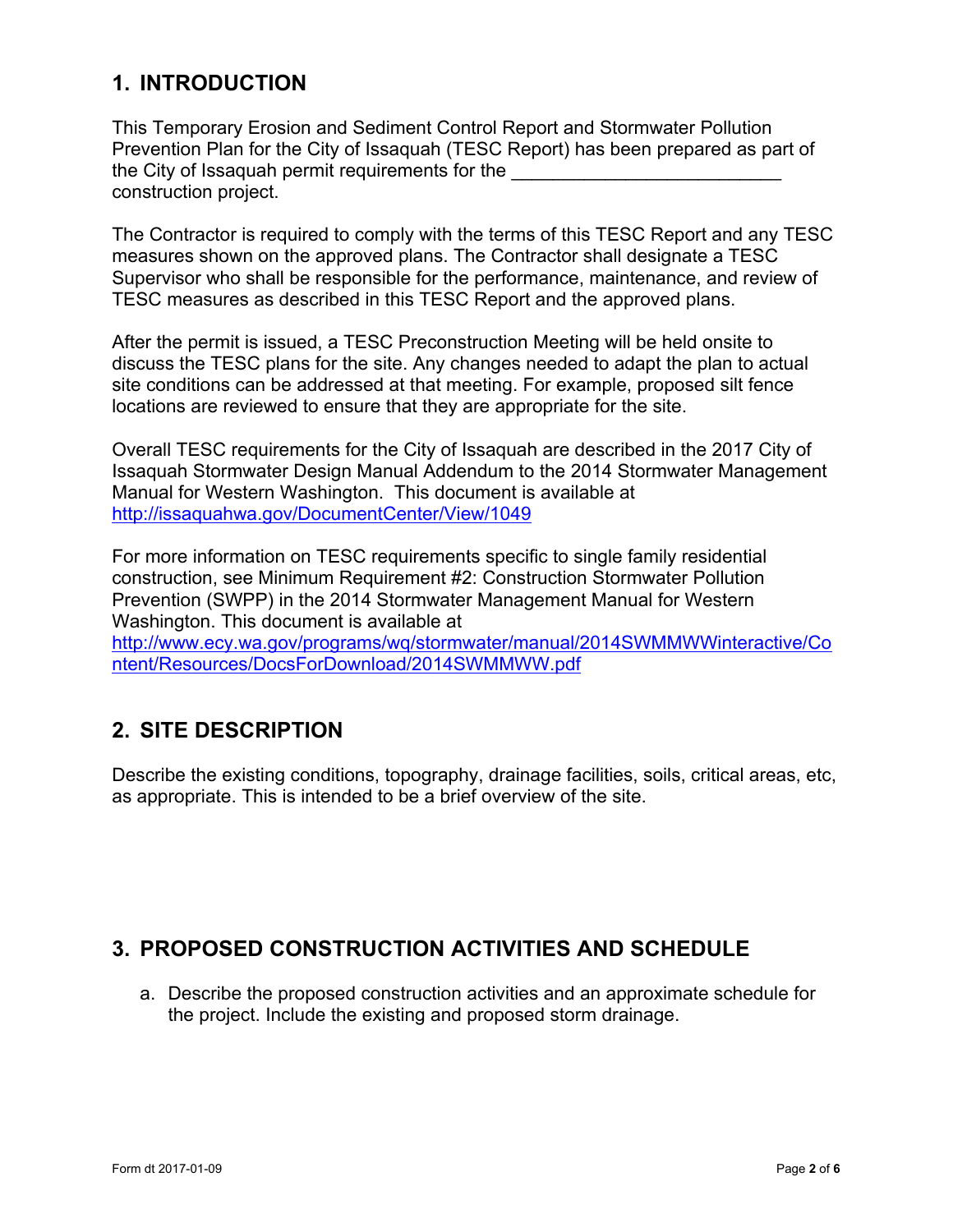b. What is the approximate square footage of the total site disturbance, including clearing and grading for buildings, driveways, drain fields, etc.?

### **4. CONSTRUCTION TESC BEST MANAGEMENT PRACTICES (BMPS)**

Describe below how each of the following will be addressed for the project. See Minimum Requirement #2: Construction Stormwater Pollution Prevention (SWPP), for more information.

The Monitoring Points and BMPs are to be shown on the project site plan as much as possible. If for some reason this is a problem, it is acceptable to provide the information on a separate sketch.

a. Monitoring Points

Identify Monitoring Points on the site plan for all locations where runoff normally discharges from the project site. This includes possible discharges to roadside ditches, drainage swales, storm drains, etc. The City will measure the turbidity of the discharge at the Monitoring Points to verify compliance with the permit.

For project sites where designating a monitoring point is not feasible (for example, flat sites or sites where runoff sheet flows across the property), the monitoring locations will be at the discretion of the City of Issaquah.

b. Mark Clearing Limits/Minimize Clearing

Show the clearing and grading limits for the project. The purpose of the clearing and grading limits is to define the project boundaries and to prevent disturbance of areas not designated for clearing and grading (e.g. critical areas and buffers). Silt fence is often used to define clearing and grading limits.

c. c) Minimize Sediment Tracked Offsite Show the construction entrance and any related parking or staging areas.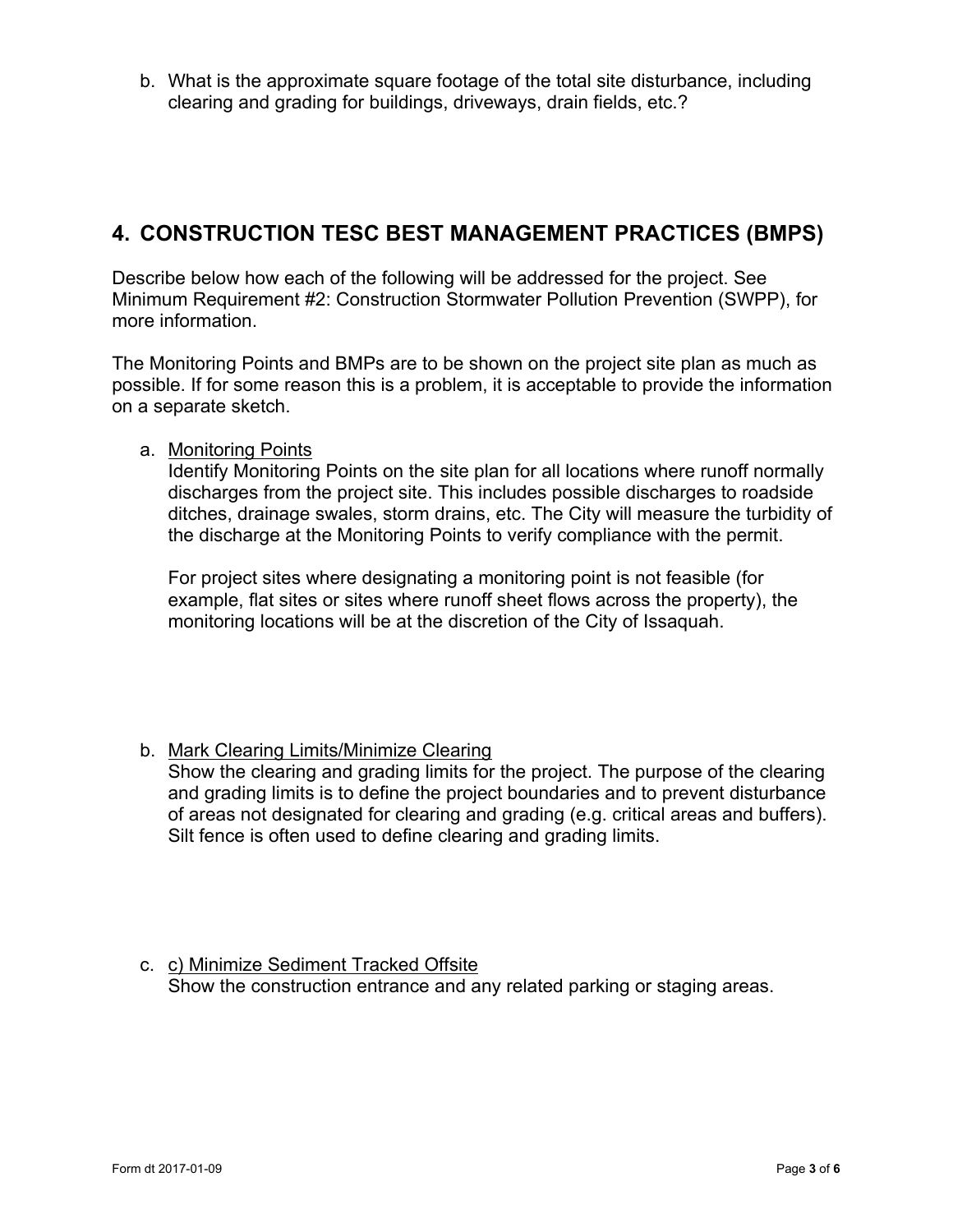d. Control Sediment

Describe how and where perimeter protection (e.g. silt fence) to filter sediment from sheet flow will be provided downhill from disturbed areas. Perimeter protection shall be provided to protect all critical areas and buffers. Provide storm drain inlet protection for nearby storm drains.

#### e. Stabilize Exposed Soils/Stockpiles

Describe how and what cover measures (straw or other mulch, plastic, erosion control blankets, etc.) will be used to protect disturbed areas and any stockpiled material during both dry weather and wet weather.

#### f. Protect Slopes

Describe how slopes on site will be protected to minimize erosion.

#### g. Control Runoff

Describe how stormwater runoff will be managed on the site to keep sedimentladen water from leaving the site. Typical measures include temporary ditches and ponds. Also, if appropriate, describe the BMPs to be used to keep any uphill surface water and stormwater runoff away from the project site.

#### h. Control Dewatering

Describe the BMPs to be used to manage turbid water resulting from any dewatering of foundations, excavations, etc. Pumping any water offsite is not allowed without prior approval from the City of Issaquah.

#### i. Protecting Low Impact Development BMPs

Describe how you will protect all Bioretention and Rain Garden BMPs from sedimentation and compaction during the construction process.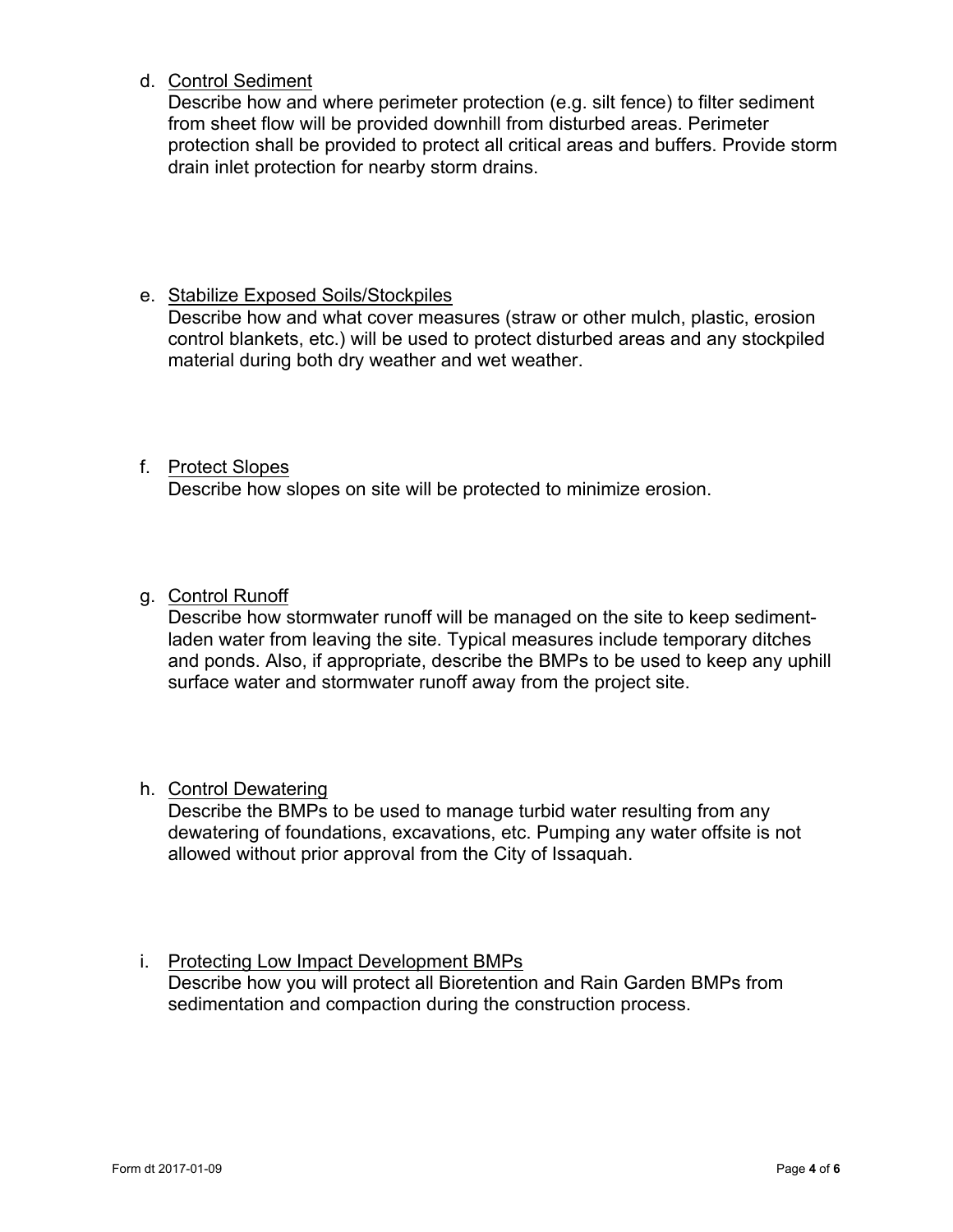j. Final Stabilization

All disturbed areas shall be stabilized with landscaping or some other method prior to final construction approval.

### **5. WET SEASON REQUIREMENTS**

If construction is scheduled during the wet season (October 1st to April 30), describe any additional BMPs that may be used to meet wet season requirements. If the wet season BMPs can be addressed in these plans and TESC Report, an updated plan and TESC Report will not be required for construction during the wet season.

## **6. POLLUTION PREVENTION AND SPILL PREVENTION BMPS**

Pollution control measures shall be followed to ensure that no liquid products or contaminated water enters the storm drainage system or otherwise leaves the project site. Describe the BMPs to be used for the following activities:

Note: If the site is located in the Critical Aquifer Recharge Area (CARA) Class 1 or 2, specific pollution prevention BMPs are required (i.e. secondary containment and spill containment supplies).

- a. Storage and Handling of Hazardous Materials Hazardous materials include petroleum products such as oil, fuel, cold mix, paint, solvents, curing compounds, etc. Liquid products stored outside that may contaminate stormwater runoff if spilled shall be stored under cover and in containment. Spill cleanup materials shall be available at the site.
- b. Concrete Work and Paving Operations Describe the BMPs to be used to ensure materials used during concrete foundation work and paving operations do not enter storm drainage systems, surface waters, or wetlands. Concrete washout must be managed properly.